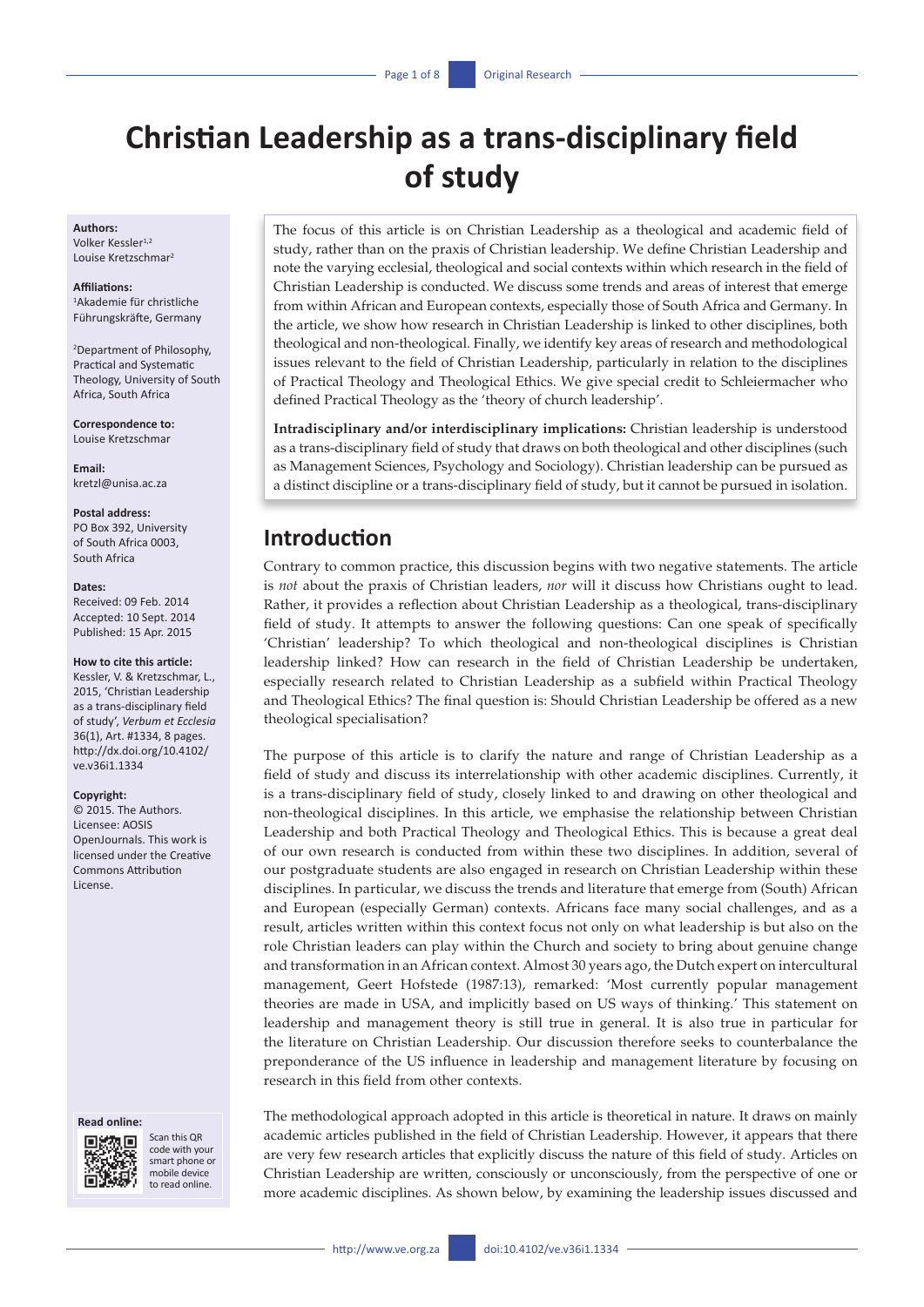the academic sources used by the relevant authors, the transdisciplinary nature of Christian Leadership as a field of study can be detected. Specific methodological issues dealing with Christian Leadership as a field of study within the theological disciplines of Practical Theology and Theological Ethics are also discussed.

# **Defining Christian leadership**

We begin by asking the question whether one can speak of *Christian* leadership, or should this term be avoided and should it simply be stated that there are persons who are both leaders and Christians. What is actually meant when we speak of 'Christian' leadership? Or, in the words of Hanna (2006:21): 'What is "Christian" about Christian Leadership?'

In our view, there are two legitimate ways in which the term 'Christian' leadership can be used. Firstly, it can refer to leaders who have leadership responsibilities within a Christian organisation. Such organisations are rooted in the Christian faith and have a specifically Christian purpose, for example, a Church congregation, Christian monastery, mission agency, non-profit organisation (NPO) or non-governmental organisation (NGO). Thus, 'Christian' leadership in this instance means leadership by Christians within a Christian organisation.

If we limit the understanding of Christian leadership to this first definition, there would be no need for a trans-disciplinary study of Christian leadership because leadership in churchbased organisations could be dealt with in sub-disciplines such as Practical Theology, Theological Ethics or Missiology. However, 'Christian' leadership is also exercised by leaders<sup>1</sup> who operate within 'secular' organisations such as business companies, organs of government, labour organisations and NPOs that no longer have, or never had, a specifically Christian foundation. In such settings, there are Christians who want to offer leadership that reflects a Christian worldview, anthropology and set of values. We do not say that Christian Leadership is *automatically* better leadership. We recognise that each leader has assumptions – wittingly or unwittingly – about 'the world', values and human beings and that these assumptions influence their leadership style. This truth was spelled out in 1960 by the management author Douglas McGregor ([1960] 1985:x): 'The key question of top management is: "What are your assumptions (implicit as well as explicit) about the most effective way to manage people?"' When we speak of Christian leadership, we are referring to those leaders who explicitly draw on their faith and Christian worldview. If such leaders develop the skills, competence and moral character required, they could be exemplary leaders. However, simply claiming to be a Christian leader does not mean that such a person will be a better leader.

Over the last few decades, many books on leadership that address both Church leaders and leaders in general have been

written from a Christian perspective. The most successful author in this area is probably the North-American John Maxwell, whose best-selling book is entitled *The 21 irrefutable laws of leadership* (1998). The most prominent German author in the area of Christian Leadership is the Benedictine monk Anselm Grün. His book on leadership (Grün 1999) is based on the Rule of St Benedict, $2$  but it is written so that many business people find it relevant and helpful. Also, the Christian conference 'Kongress christlicher Führungskräfte' (2013) is held every second year in Germany, and it attracts almost 4000 attendees, mostly from the business world. These few examples show that Christian leadership extends beyond leadership in Christian organisations.

In addition to including vital ethical dimensions, Christian leadership is also based on Christian spirituality. Christians are people who follow Christ (Ac 11:26), are part of the body of Christ (1 Cor 12:12, 13) and worship a Trinitarian God (2 Cor 13:13). Henri Nouwen (1989), the well-known writer on Christian spirituality, wrote a deeply insightful reflection on the implications for leadership in the temptations faced by Jesus (Mt 4:1–11; Mk 1:12–13; Lk 4:1–11). Kretzschmar (2006) and Nullens (2013) have also recently discussed the link between spirituality and leadership, and the Christian Leadership Centre at St. Andrews University (North Carolina) stresses that Christian leadership happens '… under the influence of the Holy Spirit' (Hanna 2006:21).

There are many definitions of leadership. Neuberger (2002:12–15) lists 39 different definitions drawn from the German literature on leadership. The authors of this article share a passion for short definitions, the shorter the better. Greenleaf, the author of the book on servant leadership, provides us with this very short definition, 'The only test of leadership is that somebody follows – *voluntarily*' (Greenleaf 1998:31).3 In our definition of leadership, the word 'voluntarily' is omitted, because we regard formal authority as a legitimate form of power (Kessler 2010:539–544, 2012:40– 46). The following definitions are thus suggested: '*A leader is a person whom other persons follow*.' And therefore: '*A Christian leader is a person who follows Christ and whom other persons follow.*' 4

Although we recognise the Bible as a primary source for Christian faith and practice, the term 'Biblical leadership' is avoided in a general sense because there are many pitfalls in constructing a definition of 'Biblical' leadership (Kessler 2013). Hence, the term 'Biblical leadership' is only used when leadership is referred to as it was exercised in the Bible by leaders like Moses, Deborah, the various kings of Israel and Judah, Nehemiah and the leaders within the New Testament churches. Whilst it is true that the Bible provides many ethical

2.See also De Waal (1995:187–199) and Vest (1997).

3.A distinction can be drawn between a leader who has moral authority but no of- ficial position and a leader who exercises power due to a position but has no moral authority. Equally, power, when exercised wisely and fairly, is a legitimate use of power. Such leaders exercise moral authority and are regarded as credible leaders.

4.See Bentley (2010:551–565) for a discussion of how leadership roles can be extended to more people through processes of deliberate formation.

<sup>1.</sup>We recognise that Christians in all walks of life can exercise some leadership within the Church and society, but this article focuses on those who are designated as leaders.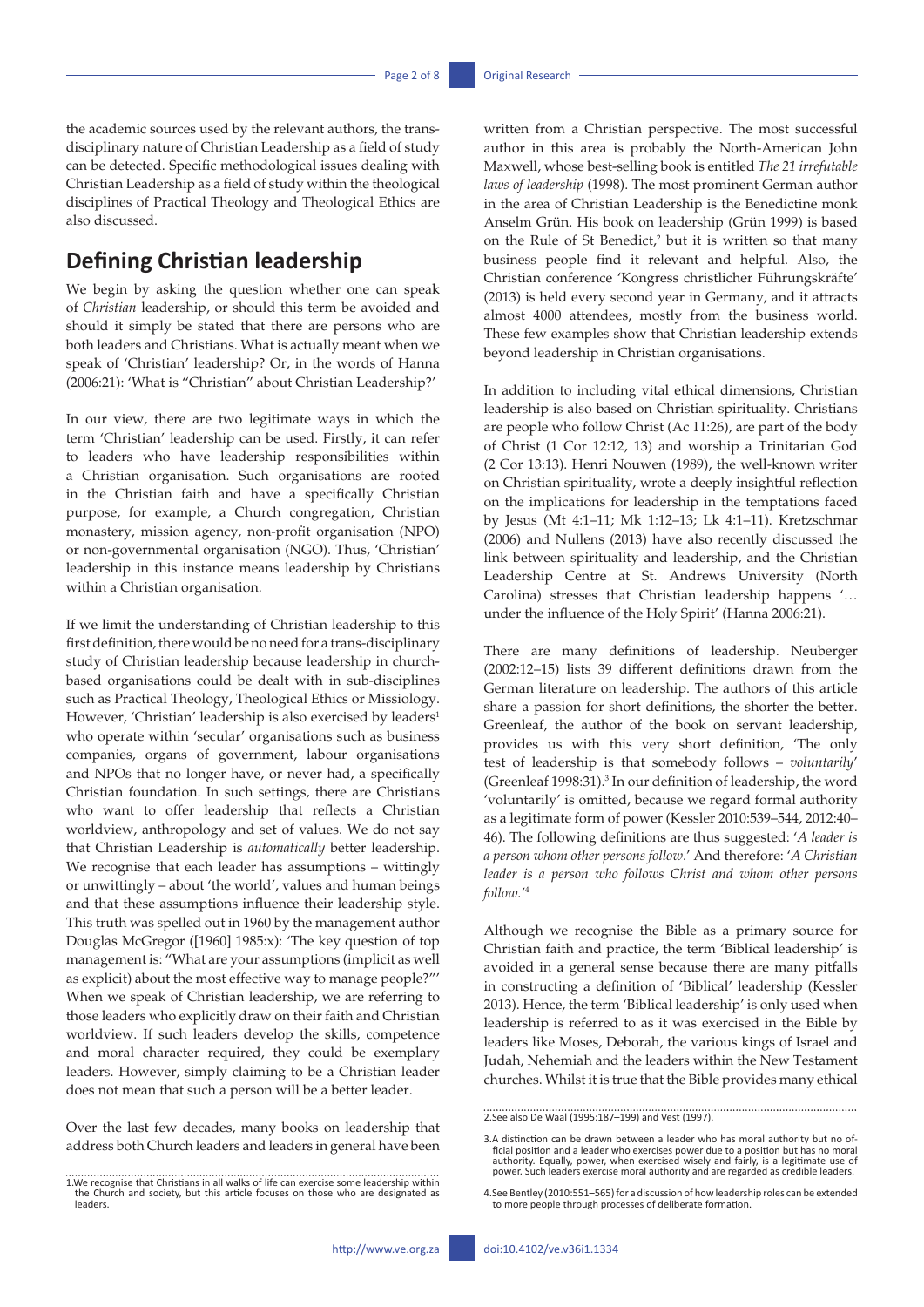guidelines about leadership that remain valid, Christian leadership cannot be exercised today in exactly the same way as it was by those leaders. Inspired by God, leaders in the Bible exercised their faith within their different contexts but also sought to transform their socio-cultural, political and economic contexts. Similarly, the current practice of Christian leadership has to take into account many contemporary contexts and cultures without being determined by them.

# **Positioning Christian Leadership within the academic disciplines**

Christian Leadership viewed primarily as church leadership is traditionally a study field within Practical Theology. Due to the broader understanding of Christian leadership outlined above, it is necessary to move beyond the traditional focus of Practical Theology as it is mainly concerned with the life and ministry of the Church within different contexts. The broader meaning of Christian leadership will require investigating leadership within secular organisations such as business companies or NPOs. This means moving into discussions with the disciplines of the economic and management sciences on matters related to leadership and ethics. As theologians, we do not seek to compete with academics in terms of their specific competence. However, academic research and tuition are increasingly moving beyond the narrow borders of traditional disciplines. Areas of interest such as business ethics are becoming more and more important on both a theoretical and practical level. Thus, Christian Ethics becomes a natural meeting point between the economic sciences and theology. This is especially true when certain leaders of business organisations are known to be Christians and refer explicitly to their Christian worldview and ethical convictions. In this instance, Christian Leadership could be seen as a field of study within Theological Ethics.

Certainly, Christian Leadership can also become a field of study within Missiology. Today, the borderline between Practical Theology and Missiology is less clear than it used to be in the days when mission was a one-way movement from Christianised countries to other countries.<sup>5</sup> As more congregations are moving from being mono-cultural to being multi-cultural, it is especially the cross-cultural effects of Christian leadership that are addressed in Missiology.

Thus far, three different theological areas where Christian Leadership can be studied have been identified: Practical Theology, Theological Ethics and Missiology. Obviously, research on Christian leadership relies on insights from many other theological<sup>6</sup> and non-theological disciplines. For example, biblical scholars consider leaders in different periods in the Old Testament such as Moses, Aaron and Miriam (Usue 2006:635–656), King Lemuel (Harris 2002:61–73) and

Jeremiah (Wessels 2010:483–501). Other biblical scholars have conducted research on leaders in the New Testament. Feddes (2008:274–299) discusses the leadership and mission of the early church, using the 'household codes' and highlights the importance of the home, household, family and extended family, and Stenschke (2010:503–525) analyses the leadership of Barnabas and Paul. There are also several studies on historical church leaders, for instance Bentley's discussion of John Wesley (2010:551–565) and Mbaya's (2009:22–41) analysis of Anglican Church leaders in Central Africa. Or, one might study how leadership is manifested in particular countries such as Switzerland (Russenberger 2010:631–649) and Russia (Reimer 2010:631–649). Since all leadership studies draw on anthropology, and Church leadership specifically draws on ecclesiology, Systematic Theology is also a key discipline for leadership studies. Christian Leadership, thus, draws on all of the theological disciplines.

As noted previously, Christian Leadership is also linked to non-theological disciplines. Linking up with management science, we may ask: How are organisations structured? Noel Pearse (2011:1–7) from the Business School at Rhodes University, Grahamstown, South Africa, draws on the discipline of Business Management to evaluate the role of strategic church leadership during periods of transition, using, amongst others, the concept of organisational social capital. With reference to psychology, we can ask: What motivates or demoralises people? Or linked to sociology, we can ask: What do I have to know about social groups and group dynamics if I am to be an effective leader?

The diagram in Figure 1 explains the relationship between Christian Leadership and other academic disciplines. Christian Leadership is a field of study that usually occurs in one of these three disciplines: Practical Theology, Theological Ethics or Missiology. In addition, other disciplines contribute to the area of Christian Leadership. These include the theological disciplines like Biblical Studies, Systematic Theology and Church History and the non-theological disciplines like Management Sciences, Sociology and Psychology.

In what follows, we describe two approaches in greater detail: Christian Leadership in the context of Practical Theology and Christian Leadership in the context of Theological Ethics.



*Source*: Authors' own creation

**FIGURE 1:** The link between Christian Leadership and other academic disciplines.

<sup>5.</sup>It has long been disputed whether Missiology should be treated as a sub-discipline of Practical Theology. See footnote 11 for Schleiermacher's view in §298.

<sup>6.</sup>See the special issue on Christian Leadership published by the journal *Koers* (75/3) in 2010. A further issue, *Koers* (79/2), appeared in September 2014.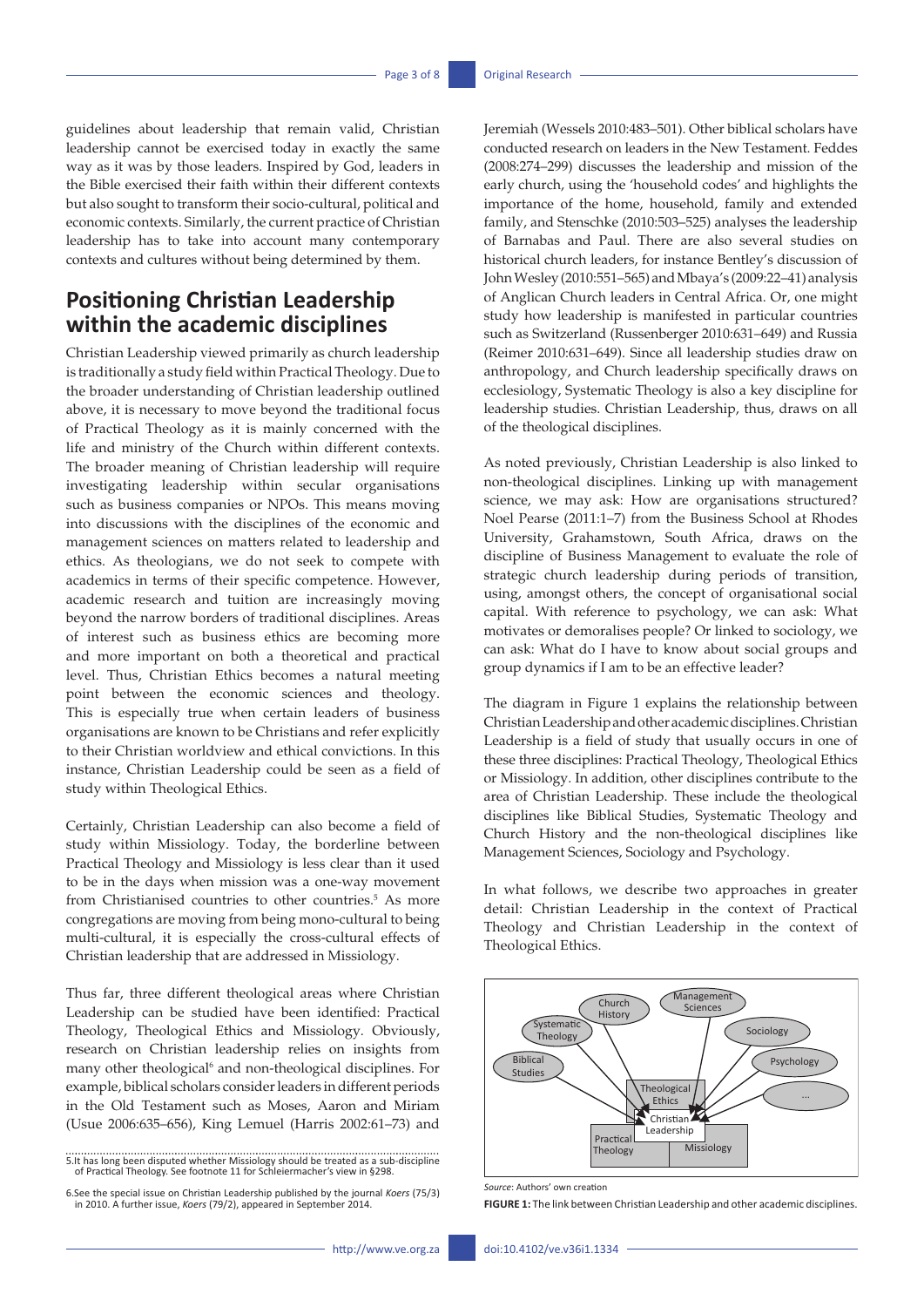# **Christian Leadership within the context of Practical Theology**

Today, Practical Theology is a theological discipline that incorporates different sub-disciplines like liturgics, homiletics, poimenics<sup>7</sup>, religious education and diaconology (Nicol 2000:5–9). Church Leadership, sometimes called Church Management or '*Kybernetik*' as in the German Protestant tradition (Breitenbach 1994:27; Meyer-Blanck 2007), is thus a sub-discipline within Practical Theology. There are many different ways to structure the vast area of Practical Theology into different subfields. These differences emerge, firstly, because of different ecclesial confessions (e.g. Roman Catholic, Protestant or Orthodox), secondly, because of different cultures (e.g. Germany, the Netherlands, North America or South Africa; cf. Heitink 1999:112–121) and, thirdly, because of different approaches to Practical Theology (e.g. Practical Theology seen as Pastoral Theology or seen as theory of action).

When dealing with Christian Leadership in the context of Practical Theology, it is valuable to examine the actual beginning of the academic discipline of Practical Theology. The German professor Friedrich Schleiermacher is regarded as the founder of Practical Theology as a discipline in its own right (Gräb 2000:87). Heitink (1999:22) calls him 'the father of practical theology' and notes that 'Schleiermacher wanted to give theology its place in the scientific arena' (*ibid*:26). For the purpose of this article, it is interesting to note that Schleiermacher defines Practical Theology as the 'Theory of Church leadership' (cf. Breitenbach 1994:46; Gräb 2000:67).

In his famous *Kurze Darstellung* [*A brief outline on the study of theology*], the first edition of which was published in 1811 and a second, larger edition in 1830, Schleiermacher divided theology into three parts – philosophical, historical and practical theology. In the first edition, Schleiermacher (2002:67) defines '… Philosophical Theology as the root of the whole of theology' (Introduction §26) and '… Practical Theology as the crown of theological study' (introduction §31). Practical Theologians often like to quote the last sentence, but it must be conceded that Schleiermacher did not refer to the crown of a king but to the crown of a tree.<sup>8</sup>

The quote below is from the second edition of Schleiermacher's *Brief outline,* which has the useful feature that its 338 paragraphs are numbered from the beginning to the end. Schleiermacher (1850) defines Practical Theology as knowledge about Church Leadership:<sup>9</sup>

§25. The *purpose* of Christian Church-Guidance is both *ex*tensively and *in*tensively *conservative* and *progressive*; and the *knowledge* relating to this activity forms a Technology which we,

7.Or pastoral theology (from the Greek *poimēn*, meaning 'shepherd'). 

8.In his lectures on Practical Theology, Schleiermacher explains this 'crown' metaphor. 'Practical Theology is the crown of theological study because it presupposes everything else; it is also the final part of the study because it prepares for direct action' (in Heitink 1999:26–27).

9.Schleiermacher actually used the German word 'leiten' (to lead), although the English translator from 1850 opted for the translation 'guiding'.

grouping together all its different branches, designate by the name, *Practical Theology.* (p. 101)

Schleiermacher (1850) then distinguishes two sorts of leadership:

§271. … There is, therefore, a guiding activity which has for its object the *individual Congregation as such*, and which, accordingly, continues to be merely *local* in its character – and a guiding activity directed toward the *whole*, which has for its object the organic Union of Congregations, that is, the Church. (pp. 191–192)

§274. … and we denominate the guiding activity which is directed towards the *whole*, Church-*Government*, and that which is directed towards the *individual local Congregation*, Church-*Service*. (p. 194)

Consequently, Schleiermacher's exposition on Practical Theology consists of two sections: the introduction or Section 1 on 'The principles of church-service' (§§277–308; German original: [Die Grundsätze des Kirchendienstes]) and Section 2 on 'The principles of church government' (§§309–334, German original: [Die Grundsätze des Kirchenregiments]). The subject of the first section is 'leading a local congregation' and that of the second section is 'leading the Church as whole'.10 According to Schleiermacher (1850), this is what Practical Theology is about:

§275. The contents of Practical Theology are *included exhaustively* in the Theory of Church-Government (in the more restricted sense) and the Theory of Church-Service. (p. 194)

Schleiermacher subsumes every pastoral activity under the heading 'Soul-guidance' (§263, German original: [Seelenleitung]) as there are sermons (§284f.), system of worship (§286ff.) and pastoral care (§291ff.).<sup>11</sup> Thus, homiletics, liturgics and catechetics are part of the academic discipline of Practical Theology, defined as Theory of Churchguidance. Schleiermacher argues that leading the Church as a whole, that is, Church government, is mainly done by the means of the 'internal Church-Constitution' (§310, §312).

So, if – according to Schleiermacher – Practical Theology is the crown of theological studies and Practical Theology is essentially about Church leadership, then Church Leadership must be the most appealing field of study!

As mentioned above, Schleiermacher's views have been modified. In academic circles today, Church Leadership is seen as only one of many subfields of Practical Theology. Since 1985, a great many books on leadership have been published in the field of management studies, and these have been accompanied by an increase in interest concerning Christian Leadership. For instance, the establishment of the

<sup>10.</sup>In §276 Schleiermacher (1850:194) claims, 'The order of arrangement is, in and<br>of itself, a matter of indifference. We prefer to begin with the department of<br>Church-Service, and to let that of Church-Government follow.' Schleiermacher opted for the opposite order.

<sup>11.</sup>Schleiermacher (1850:202) even mentions mission here: '§ 298. Conditionally, the<br>Theory of Missions might also find a point of connexion here, which, up to the<br>present time, is as good as altogether wanting.' He was thu theologian who gave Missiology a separate place in the University but, of course, in his logic as a subfield of Practical Theology.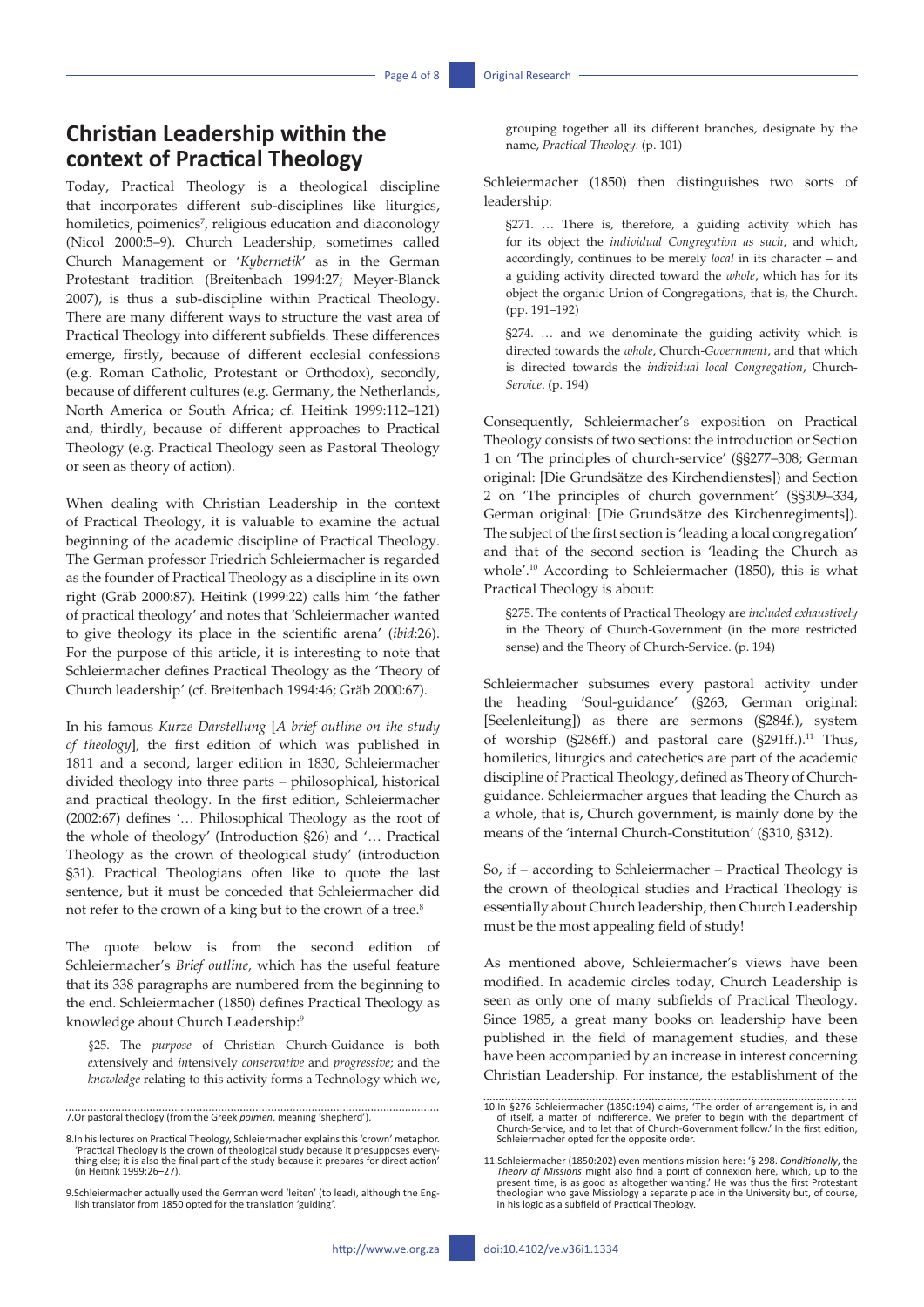Willow Creek Association, the popularity of Bill Hybels' books on leadership (e.g. Hybels 2002) and the success of the Willow Creek leadership summits held in the US and worldwide (Willow Creek 2013) reflect a growing interest in Christian Leadership. In Germany today, more church ministers attend Christian Leadership conferences than conferences on counselling or preaching. It seems that two centuries after the first edition of Schleiermacher's *Kurze Darstellung* (1813), the field of Church Leadership has indeed acquired the prestige of a 'crown'.

Obviously, the understanding of Church Leadership and Practical Theology has changed tremendously during the last century. The growth of interest in empirical studies since the 1960s has meant that empirical theology has become important within Practical Theology. Research in the subfield of Christian Leadership now often includes an element of empirical research (see Dinter, Heimbrock & Söderblom 2007; Van der Ven 1998). Thus, sociological methods have become an indispensable tool of practical theologians.

There are many possible research questions concerning Christian leadership within Practical Theology. Burnout as a result of overly demanding job situations is, for instance, an increasing challenge in Germany. It has been discovered that church ministers demonstrate an over-average risk of suffering from burnout. This often leads to early retirement or a change of job. Thus, the prevention of burnout amongst church ministers has become a research issue whether they work in the Protestant churches (Van Heyl 2003) or in the context of evangelical youth-mission organisations (Schmidt 2012).

Another research issue is the question of how church leadership can be exercised in different contexts and different cultures (see Chima 1984; Mushanga 1971; Russenberger 2010). Two centuries ago, Schleiermacher (1850) stated the impossibility of a single universal form of leadership:

§272. … with the present diffusion of Christianity, outward reasons would make the existence of a universal Church-Guidance, comprehending all Christian Congregations upon the earth, a thing *impossible*. (p. 193)

Practical Theology has always been a discipline where practical involvement and scientific interest meet (or at least should meet). Again, this combination was already insisted upon by Schleiermacher (1850):

§258. Practical Theology, therefore, is for those only in whom an *interest in the welfare of the Church*, and a *scientific spirit*, exist in combination. (p. 187)

Unfortunately, there is often a dichotomy between the two worlds of practitioners that do not bother about the sciences and scientists that do research for the sake of research. Our approach is different. We are interested in research on Church Leadership because we want to *improve* current church leadership, we want to support Christians who take the risk of moving ahead, and thus, we want to contribute to the welfare of both the church and society.

If we want to follow the point of view expressed in Schleiermacher's paragraph §258, the question arises: How do we combine practical involvement and scientific knowledge? There are some models of praxis cycles that can be used to answer this question. We recommend Kritzinger's (early) model of the praxis cycle (Kritzinger 2002:147–152). The advantage is that it is quite a simple model, consisting of the five steps: involvement, context analysis, theological reflection, spirituality and planning. Thus, this praxis cycle is a good starting point for the integration of research and practical involvement in the field of Christian Leadership within the discipline of Practical Theology.

# **Christian Leadership within the context of Theological Ethics**

In this section, we seek to define Theological Ethics, outline some of the different ecclesial or theological approaches to this discipline and note some key areas of research in Christian Leadership in an African and German context from an ethical perspective. We also note how different scholars approach these fields of study. Like Christian Leadership, Theological Ethics can be described as interdisciplinary in nature. This is because, although its focus is on what may be considered to be right, good and wise behaviour or on what is just and loving at a personal, communal, social or global level, it often 'borrows' theoretical knowledge from other theological and non-theological disciplines.

In this article, Theological Ethics is understood as synonymous with Christian Ethics. It is primarily concerned with one's overall ethical worldview, what is considered to be loving, right and good (moral norms and values), the application (and questioning) of these norms in personal and social life, the formation of moral character and moral conduct. The German Catholic theologian Schockenhoff (2007) defines Theological Ethics in the context of Christian theology as:

… a theory of human behaviour under the claim of the Gospel. [*Theological ethics*] investigates a good life and right actions from the perspective of the Christian faith, and considers the implications for such life and action as resulting from the fact that the questions about their ultimate goal will be answered in the light of a specific concept of human fulfilment, a concept based on Biblical revelation. (pp. 19–20)<sup>12</sup>

In the 21st-century context, there is an extensive debate about what can be considered to be real, good, right, true and wise. Although debates, revisions, challenges and new insights continue to emerge, Christian Ethics is based on the Bible and on over 2000 years of Christian theology, tradition and experience. Theological Ethics stands on the foundation of a Creator God who is good. Hence, researchers

<sup>12.</sup>Translated by Elke Meier, original wording: '[Theologische Ethik] versteht<br>sich als eine Theorie der menschlichen Lebensführung unter dem Anspruch<br>des Evangeliums. Sie fragt nach dem guten Leben und richtigen Handeln in der Perspektive des christlichen Glaubens und bedenkt die Konsequenzen<br>für dieses Leben und Handeln, die sich daraus ergeben, dass die Frage nach<br>seinem letzten Ziel im Lichte einer bestimmten, nämlich einer der biblischen Offenbarung entnommenen Vorstellung menschlicher Erfüllung beantwortet wird' (Schockenhoff 2007:19–20).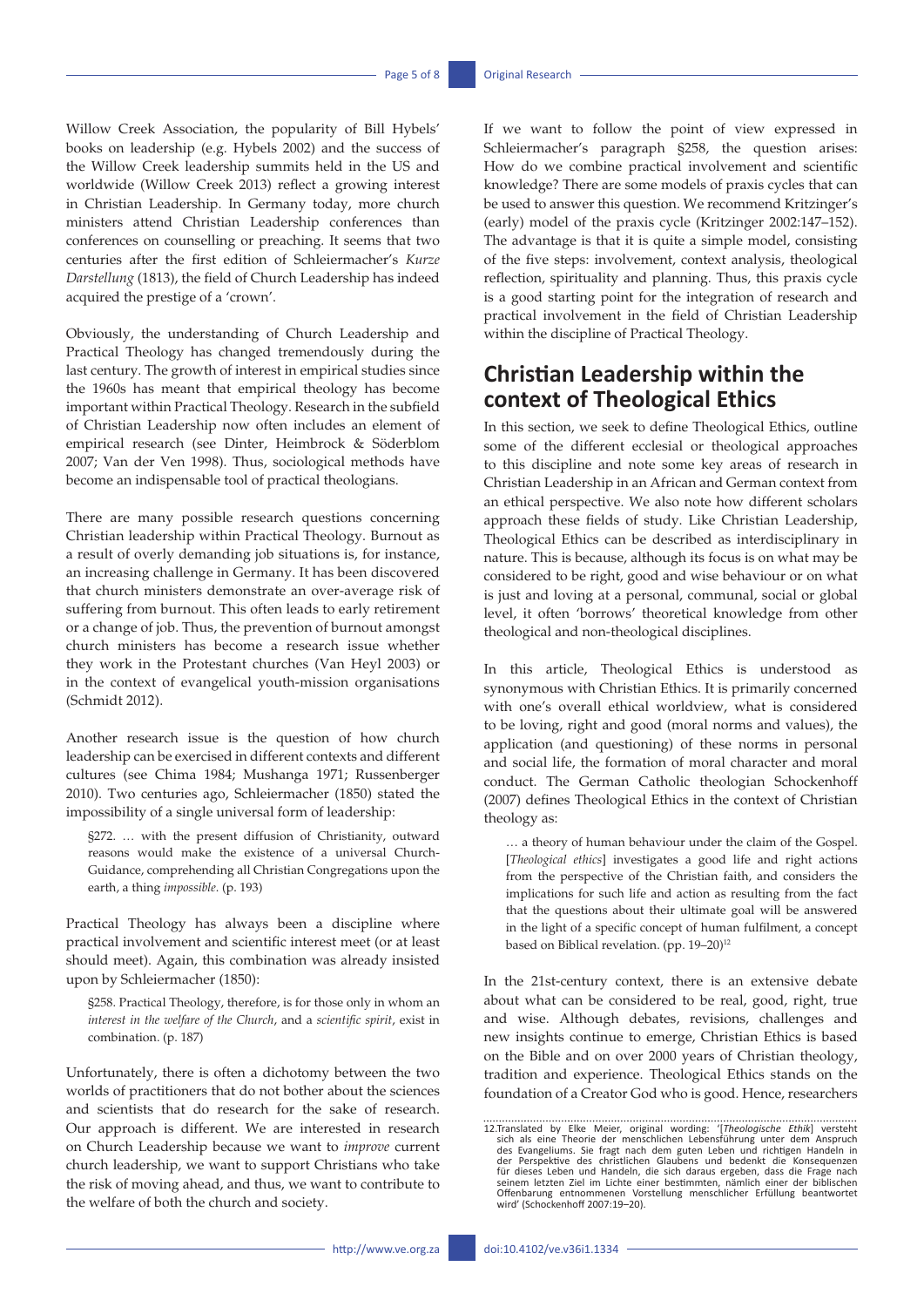in Christian Ethics are both motivated and inspired by the moral vision of a good creation, which, although now fallen, can be saved. Redeemed human beings imbued with moral insight and character need to be formed so that, individually and collectively, they can exemplify the richness of the new creation. In this respect, the link between Theological Ethics and Christian Leadership is twofold. Firstly, Christian leaders need to interrogate the degree of their own active co-operation with the Holy Spirit in the process of personal moral formation and the formation of churches as moral communities. Secondly, they need to interrogate their own understanding of what is right and good, prior to seeking to effect the genuine transformation of structures and practices in local and global societies and the drastic improvement of our human interaction with all of creation.

Research in Christian Leadership, or any other academic field, is based on a theoretical paradigm or framework of understanding. A key part of this paradigm is the various academic disciplines upon which research in Christian Leadership draws. Another dimension of this theoretical paradigm is the ecclesial tradition of the relevant researcher. For example, Theological Ethics could be approached from the perspective of Catholic, Protestant, Evangelical, Orthodox or Charismatic Theology. (Generally Protestants will use the term Theological or Christian Ethics whereas Catholics more generally use the term Moral Theology). Within these larger church groupings, there are several theological traditions (e.g. Thomist, Calvinist, Evangelical, Fundamentalist, Barthian, Liberal, Liberationist, Feminist or Africanist) from which researchers draw. Even if the researchers are, for instance, Protestants, they may be influenced by the theological thinking of a particular denomination (e.g. Methodist, Lutheran or Baptist). In addition, the geographical and social context within which Christian Leadership is studied is vitally important. Not only do the diverse contexts of the United States of America, South Africa, Germany and England affect the leadership studies produced in them, but the literature produced in the various countries tends to influence their contexts. Beyond the influence of one's country or continent, the role of culture, ethnic identity, race, gender and class is also important. Thus, it is essential for researchers to become conscious of their own theoretical paradigm and broaden their understanding by reading material written from other perspectives.

Although some authors use the expressions *ethical* leadership and *moral* leadership interchangeably, it is useful to note that ethicists commonly draw a distinction between *ethics* and *morality*. As a discipline within Philosophy or Theology,<sup>13</sup> ethics investigates the question: 'What is ethical?' This means that what is regarded as right, good or wise within a particular society, culture, organisation or local church is the subject of critical, ethical reflection. The term 'morality' then refers to the actual behaviour that expresses moral

norms and values at a personal, communal, social or global level. Immoral behaviour is that which disregards or is in conflict with what is regarded as moral. The value of such a distinction is that what is regarded as morally right can be questioned, and where necessary, such a moral perspective can be revised, a point to which we return below.

Theological ethics is both intensely theoretical and determinedly practical, no matter which social context it seeks to address. Theological ethics seeks to understand who God is and what the nature of reality is. It seeks to understand how to live in the world as God's children, ambassadors and moral agents. Hence, Christian leaders are concerned with the clarification and application of moral norms and values to concrete life. Obviously, to speak of reality and the world is very broad. Hence, Theological Ethics is often subdivided into a number of different fields of study. Christian leaders in the medical field such as doctors, administrators, senior nurses or relief workers will have an interest in bio-ethics whilst other Christian leaders may pursue environmental ethics. Globally, the pursuit of social ethics was and remains a central area of intellectual and practical concern. More than four decades ago, Mushanga (1971) argued that a new understanding of Christian ministry and leadership needs to emerge in Africa to address urgent social needs:

In a society which is undergoing rapid social change, in which the majority of the people live at subsistence level, where ignorance is rampant and diseases are endemic ... The church leadership should descend from the pulpit and go to the people in their natural habitat and try to see in what situations it could be of assistance to them. (p. 35)

Writing from within the Nigerian context, Enegho (2011:529– 535) observes that a major cause of Africa's social problems is the behaviour of the domineering, self-serving new 'elite' class of leaders. He (*ibid*:523) goes on to say that, against the trend of widespread corruption, '... Christians ought to blaze the trail in displaying unparalleled integrity and invariably sow seeds of integrity in the lives of others by their living examples'. Family and sexual ethics and various forms of feminist, womanist and gender ethics are also matters of concern for Christian leaders all over the world. Furthermore, as already noted, business and organisational ethics or the practice of leadership within a certain organisation (Hornstra-Fuchs & Hornstra 2010) are additional areas of importance for research. This wide range of ethical issues reveals the close link between Theological Ethics and Christian Leadership.

By drawing a distinction between ethics and morality, their influence on each other and social contexts is revealed. It can be seen that people's ethical worldviews and moral norms affect their moral behaviour. More simply, ethical convictions lead to moral action. Equally, practical experience and/or empirical research on moral (or immoral) behaviour may result in a revision of ethical worldviews or theoretical understandings. Thus, Chima (1984:331), a Roman Catholic priest and educator, writes from the Malawian and Kenyan contexts about the need to '… broaden and diversify the concept and practice of ministry' and seeks to critique '… the

<sup>13.</sup> Moral philosophy is a sub-discipline of Philosophy, and Christian Ethics is usually taught either as a distinct discipline within Theology or as part of Systematic Theology (or Dogmatics) or sometimes Practical Theolog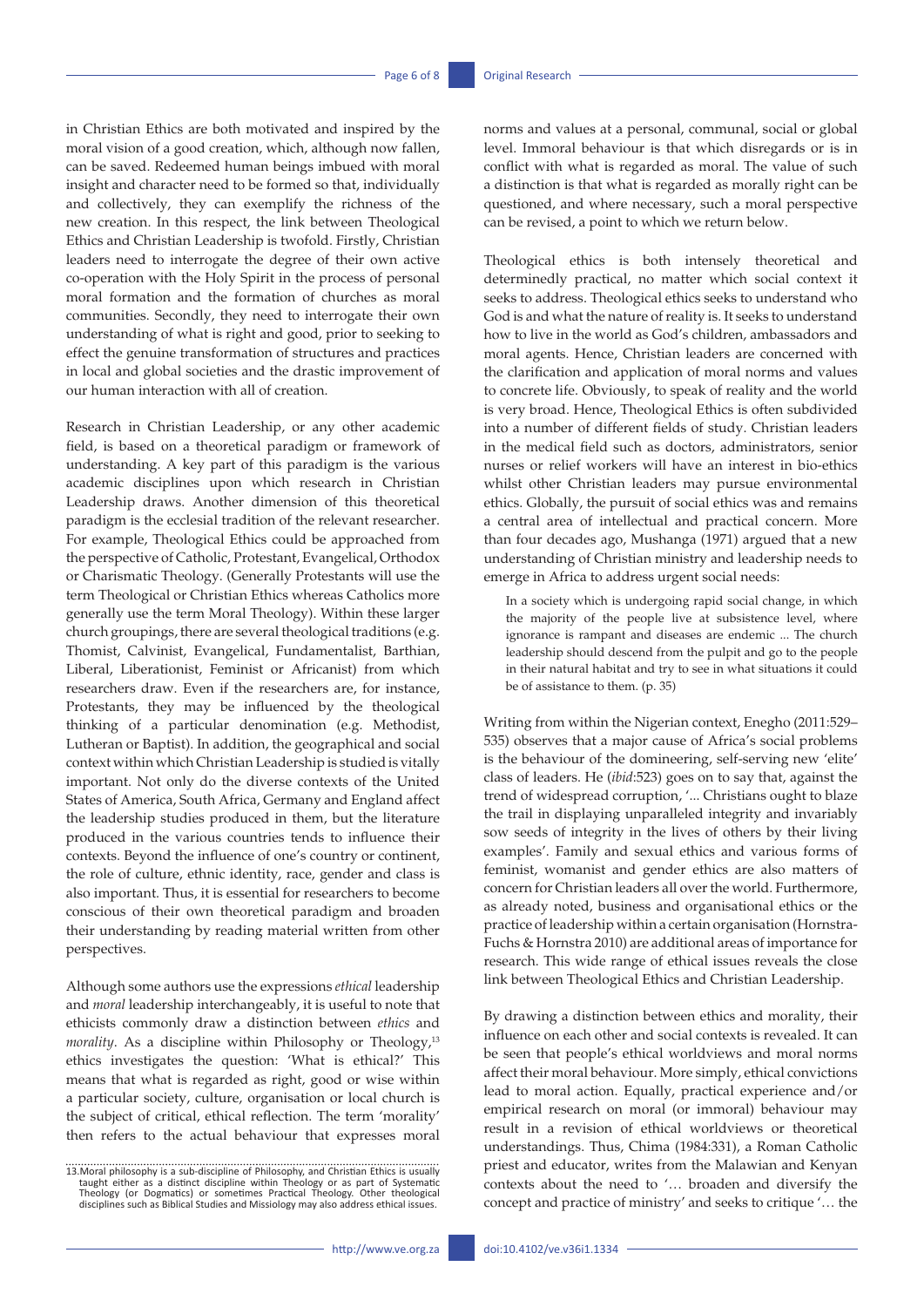whole structure of authoritarian conditioning'.14 Based on his experience, he argues that the nature of priestly authority must correctly be conceived, and the traditional African, pre-colonial limitations on the authority of kings or chiefs must be drawn upon if Christian leadership is to be correctly exercised in an African setting. Another example is that of Bolaj (2007:1–5) who argues that that immoral, patriarchal patterns of behaviour derived from aspects of the thinking of both Western missionaries and traditional African culture are being challenged in those Pentecostal churches that are promoting women to leadership positions.15 In other words, ethical norms and values are not only in need of being defined and applied, but they can also be questioned and clarified or revised in research that combines an interest in ethics and leadership.

We have seen that ethical reflection is essential to the credible practice of Christian leadership. However, the identification, application or questioning of ethical norms and values does not provide a complete picture of the concerns of Theological Ethics as they relate to Christian Leadership. The moral nature and effect of the vision of a leader also needs to be investigated. What will the effects of the pursuit of this vision be, both on the leaders themselves and on the lives of those impacted by the leaders' vision? Or what actions will result from the leaders' motives or intentions? Furthermore, what methods or means will be employed by the leaders? Are these moral in nature? Moral discernment and wisdom are thus key aspects that require attention in the field of Christian Leadership studies.

What then about the whole area of moral and spiritual formation? Many of the problems experienced in terms of leadership are due to the absence in society today of moral character and conduct (e.g. intimidation, exploitation, the lack of fair processes, unjust decisions, violence and marginalisation). These could occur at many levels and within a variety of sectors (e.g. interpersonal, family and workplace relationships and within national and international sociopolitical or economic processes and structures). Hence, without a process of Christian discipleship leading to becoming mature in Christ, ethical reflection and research will not lead to growth in wisdom, moral courage and sacrificial action. For instance, the interrelationship between moral character, decision making and community (Connors & McCormick 1998) or the ethical issues connected to leadership and the development of moral agency in different cultures can be researched (Kretzschmar 2010:567–588). In short, research within the field of Christian Leadership, when approached from within the wide-ranging discipline of Theological Ethics, can clarify what is right and wrong in our churches and societies, how these moral norms are arrived at, how individuals or communities become morally formed (or malformed) and what can be done to live as God's representatives in a complex world.

### **Conclusion**

We are convinced that research in the field of Christian Leadership is both necessary and important. We have argued that Christian Leadership is a typical example of transdisciplinary research that, in most cases, takes place within in the theological disciplines of Ethics, Practical Theology and Missiology. However, such research also needs to draw on several other theological and non-theological disciplines.

Given that research in the field of Christian Leadership can be dealt with in the context of many current disciplines, it may not be necessary to establish it as a separate, distinct or specific discipline. Also, it is well known that current scholarship already consists of a plethora of disciplines. However, at some universities and theological colleges, academics are responding to a felt need in the church and society and are offering courses or even specific degrees in Christian Leadership. Such scholars and institutions may wish to develop Christian leadership further as a distinct discipline. Nevertheless, whether pursued as a trans-disciplinary field of study or a new discipline, studies in Christian Leadership cannot be pursued in isolation. Therefore, we argue that Christian Leadership needs to be treated as a field of study that can integrate knowledge and analysis from a range of academic disciplines and practical contexts. It is as a transdisciplinary field of study that Christian Leadership can make a notable contribution to both academia and contextual practice.

### **Acknowledgements**

### **Competing interests**

The authors declare that they have no financial or personal relationship(s) that may have inappropriately influenced them in writing this article.

### **Authors' contributions**

Both authors contributed to the writing of this article, but V.K. (Akademie für christliche Führungskräfte) was mainly responsible for the section on Christian Leadership within the context of Practical Theology and L.K. (University of South Africa) for the section on Christian Leadership within the context of Theological Ethics.

### **References**

- Bentley, W., 2010, 'The formation of Christian leaders: A Wesleyan approach', *Koers* 75(3), 551–565.<http://dx.doi.org/10.4102/koers.v75i3.96>
- Breitenbach, G., 1994, *Gemeinde leiten: Eine praktisch-theologische Kybernetik*, W. Kohlhammer, Stuttgart, Berlin, Köln.
- Bolaj, O.B., 2007, 'Forging identities: Women as participants and leaders in the Church among the Yoruba', *Studies in World Christianity* 13(1), 1–12. [http://dx.doi.](http://dx.doi.org/10.3366/swc.2007.13.1.1)<br> [org/10.3366/swc.2007.13.1.1](http://dx.doi.org/10.3366/swc.2007.13.1.1)
- Chima, A., 1984, 'Leadership in the African Church', *African Ecclesial Review* 26(6), 331–337.
- Connors, R.B. & McCormick, P.T., 1998, *Character, choices & community*, HarperCollins, New York.
- De Waal, E., 1995, *A life-giving way: A commentary on the Rule of St Benedict*, Geoffrey Chapman, London.
- Dinter, A., Heimbrock, H.-G. & Söderblom, K. (eds.), 2007, *Einführung in die Empirische Theologie: Gelebte Religion erforschen*, Vandenhoeck & Rupprecht, Göttingen.

<sup>14.</sup>Hearne (1982:221–223) discusses revised understandings of the roles of Catholic priests in African contexts.

<sup>15.</sup>See Ngunjiri (2010:755–768) for a discussion of female spiritual leadership in Kenya.